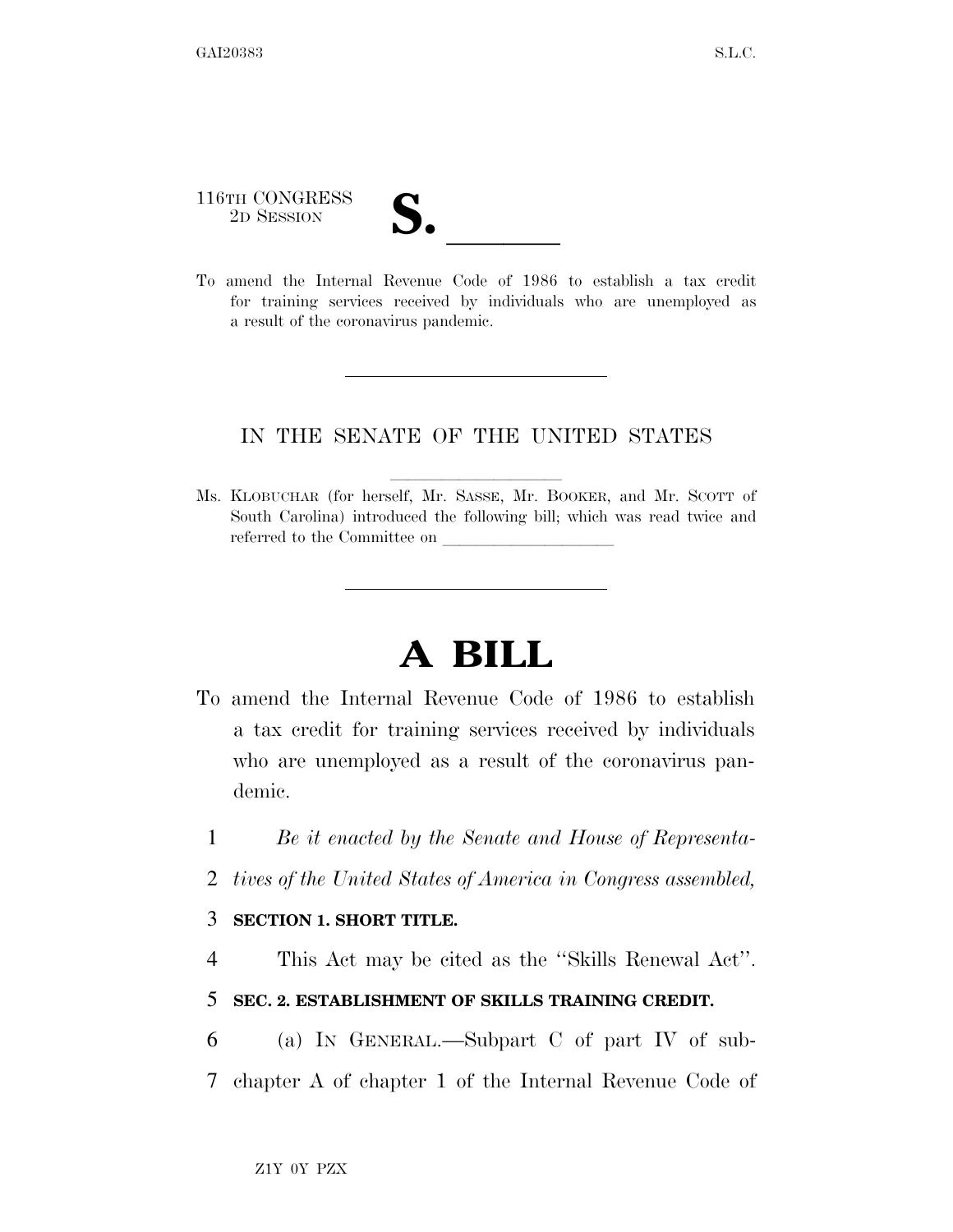$GAI20383$  S.L.C.

 1986 is amended by inserting after section 36 the fol-lowing new section:

#### **''SEC. 36A. SKILLS TRAINING CREDIT.**

 ''(a) ALLOWANCE OF CREDIT.—In the case of an eli- gible individual, there shall be allowed as a credit against the tax imposed by this subtitle for the taxable year an amount equal to the lesser of—

8 ''(1) the amount of expenses paid or incurred by such individual during such taxable year for qualified training services which are provided by a qualified entity, or

12  $\frac{1}{2}$  an amount equal to-

''(A) \$4,000, minus

14 ''(B) an amount equal to the sum of any credits allowed to the taxpayer under this sec-16 tion for any preceding taxable year.

 ''(b) DEFINITIONS.—For purposes of this section— 18 "(1) ELIGIBLE INDIVIDUAL.—

19 "(A) IN GENERAL.—The term 'eligible in-dividual' means an individual who—

 $\frac{1}{2}$  (i) became unemployed or furloughed during calendar year 2020 but was other- wise able to work and available for work within the meaning of applicable State law (as defined in section 205 of the Federal-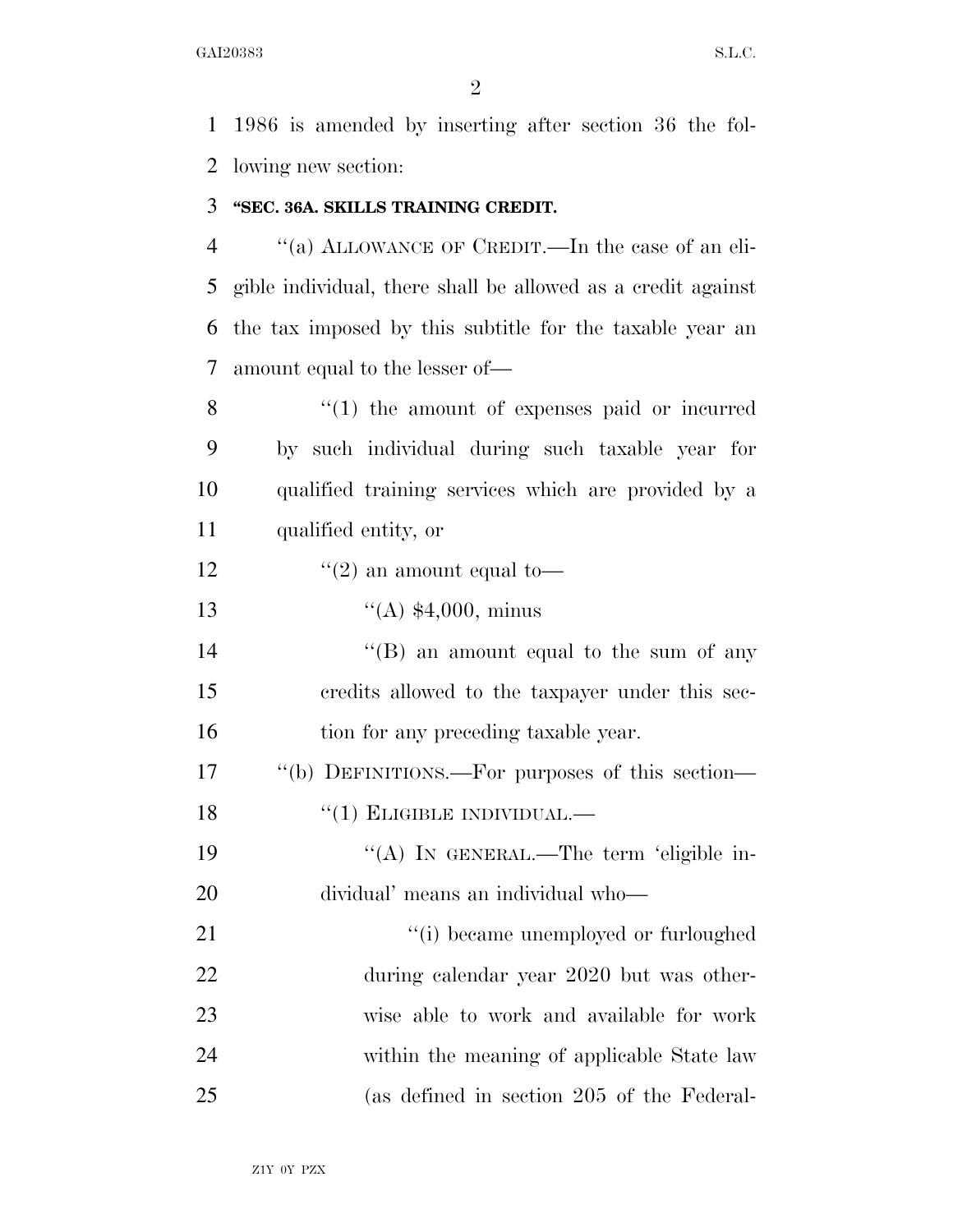| $\mathbf{1}$   | State Extended Unemployment Compensa-          |
|----------------|------------------------------------------------|
| $\overline{2}$ | tion Act of 1970 (26 U.S.C. 3304 note)),       |
| 3              | "(ii) during the period in which any           |
| $\overline{4}$ | qualified training service is provided to      |
| 5              | such individual by a qualified entity—         |
| 6              | $\lq\lq$ (I) is not employed and has ap-       |
| $\tau$         | plied for or is receiving compensation         |
| 8              | (as defined in section $3306(h)$ ), in-        |
| 9              | cluding pandemic emergency unem-               |
| 10             | ployment compensation under section            |
| 11             | 2107 of subtitle A of title II of divi-        |
| 12             | sion A of the CARES Act, and                   |
| 13             | $\lq\lq$ (II) informs such entity of their     |
| 14             | intent to claim the credit allowed             |
| 15             | under subsection (a) with respect to           |
| 16             | such service.                                  |
| 17             | "(B) EXCLUSION.—For purposes of sub-           |
| 18             | paragraph (A), the term 'eligible individual'  |
| 19             | shall not include an individual whose employer |
| 20             | has reduced their hours of work and who re-    |
| 21             | ceives compensation pursuant to a short-time   |
| 22             | compensation program (as defined in section    |
| 23             | $3306(v)$ ).                                   |
| 24             | "(2) QUALIFIED ENTITY.—The term 'qualified     |
| 25             | entity' means an entity that is—               |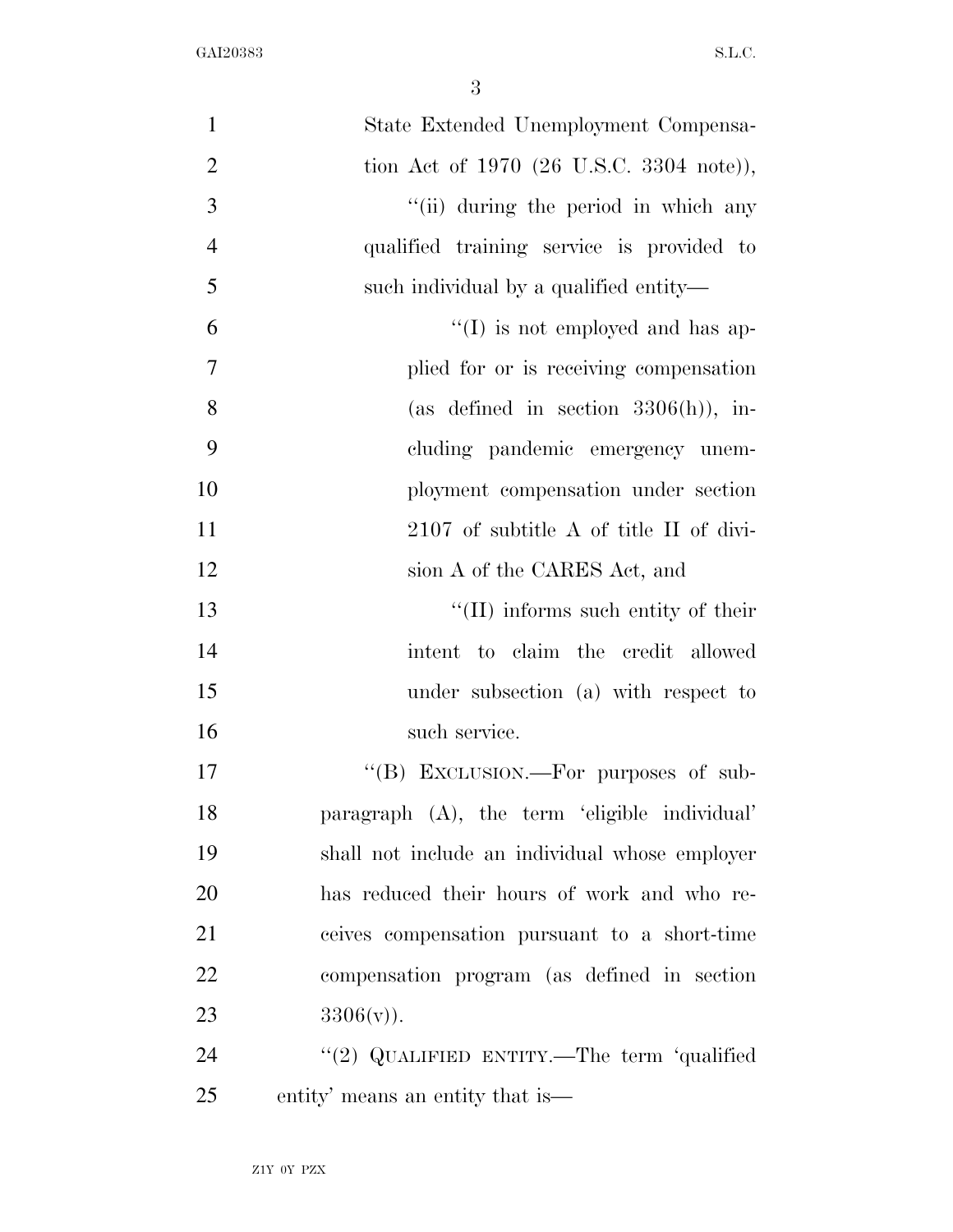GAI20383 S.L.C.

| $\mathbf{1}$   | $\lq\lq$ a provider included on a State list de-              |
|----------------|---------------------------------------------------------------|
| $\overline{2}$ | scribed in section $122(d)$ of the Workforce In-              |
| 3              | novation and Opportunity Act (29 U.S.C.                       |
| $\overline{4}$ | $3152(d)$ ; or                                                |
| 5              | "(B) a provider of qualified training serv-                   |
| 6              | ices that has been precertified by the Secretary              |
| $\overline{7}$ | of Labor under section 3 of the Skills Renewal                |
| 8              | Act.                                                          |
| 9              | "(3) QUALIFIED TRAINING SERVICE.—The term                     |
| 10             | 'qualified training service' means a course or pro-           |
| 11             | gram of study that—                                           |
| 12             | $\lq\lq$ is included on a list described in sec-              |
| 13             | tion $122(d)$ of the Workforce Innovation and                 |
| 14             | Opportunity Act $(29 \text{ U.S.C. } 3152(d))$ for a          |
| 15             | State, or                                                     |
| 16             | "(B) is a course or program of study relat-                   |
| 17             | ing to computer science, technology, or another               |
| 18             | high-need area, such as a coding boot camp,                   |
| 19             | that has been precertified by the Secretary of                |
| 20             | Labor under section 3 of the Skills Renewal                   |
| 21             | Act.                                                          |
| 22             | "(c) COORDINATION WITH AMERICAN OPPORTUNITY                   |
| 23             | AND LIFETIME LEARNING CREDITS.—For purposes of                |
| 24             | subsection $(a)(1)$ , the amount of expenses paid or incurred |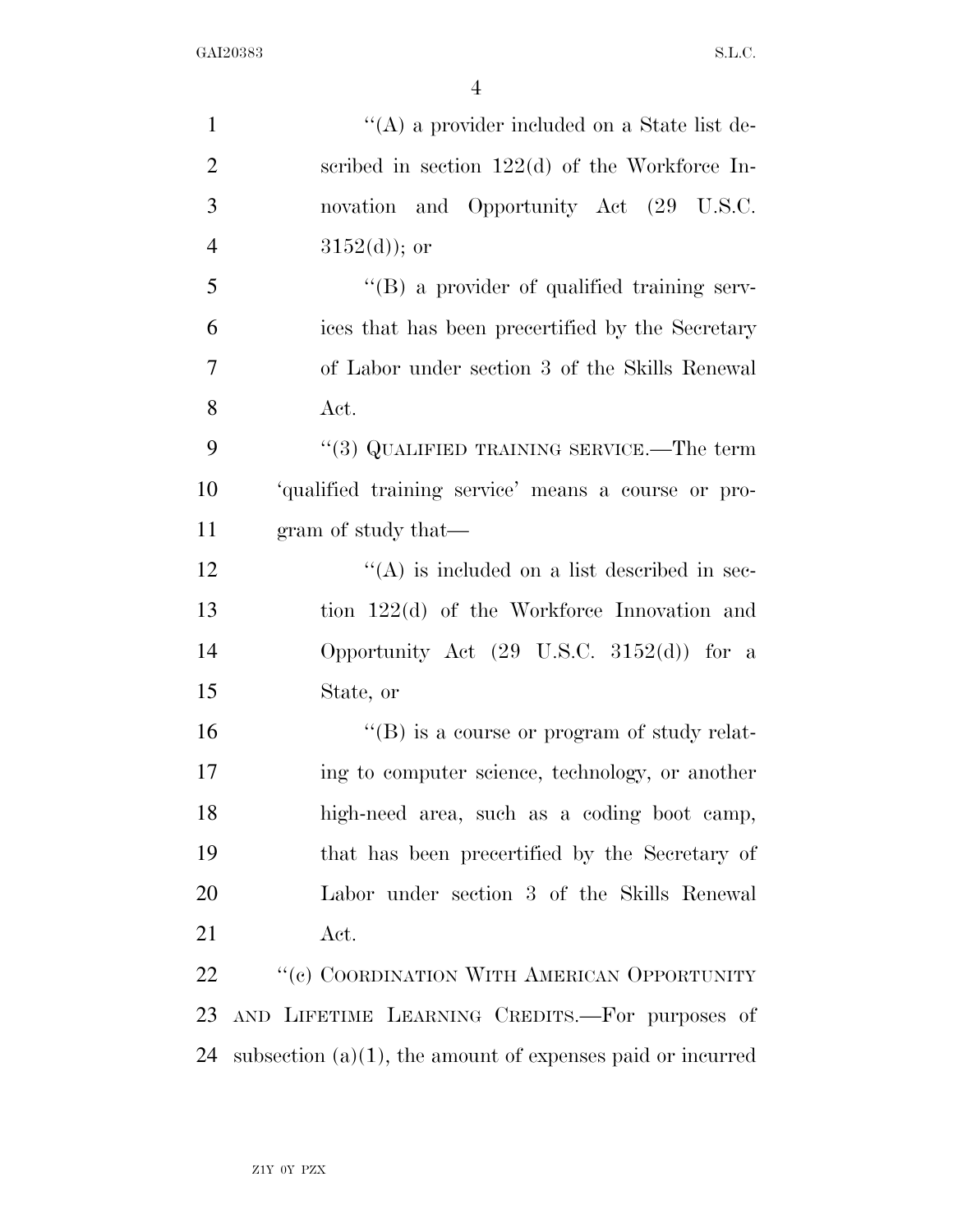by an eligible individual during such taxable year for quali-fied training services shall be reduced—

 $\frac{1}{2}$  (1) as provided in section  $25A(g)(2)$ , and  $\frac{4}{2}$  ''(2) by the amount of such expenses which were taken into account in determining the credit al- lowed to the taxpayer or any other person under sec-tion 25A.

8 "(d) REGULATIONS.—The Secretary shall prescribe such regulations as may be necessary to carry out the pro-visions of this section.

 ''(e) TERMINATION.—This section shall not apply to expenses paid or incurred during taxable years beginning after December 31, 2021.''.

 (b) INFORMATION REPORTING RELATING TO QUALI- FIED TRAINING SERVICES.—Subpart B of part III of sub- chapter A of chapter 61 of the Internal Revenue Code of 1986 is amended by adding at the end the following new section:

# **''SEC. 6050Z. RETURNS RELATING TO QUALIFIED TRAINING SERVICES.**

21 "(a) REQUIREMENT OF REPORTING.—Any qualified entity which, in the course of a trade or business and for any calendar year, receives payments from any electing in- dividual with respect to qualified training services pro-vided by such entity shall make the return described in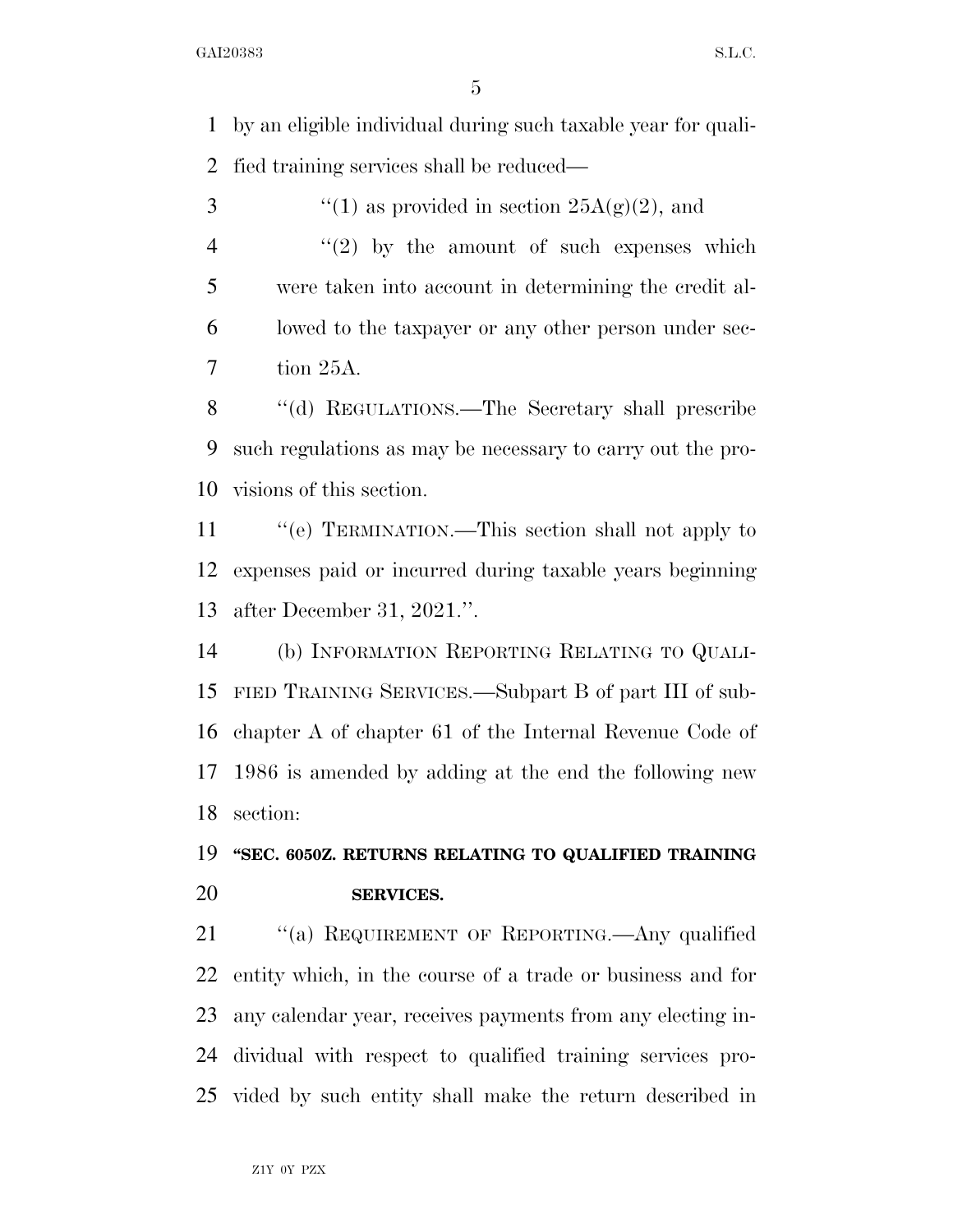| 1              | subsection (b) with respect to each such individual at such  |
|----------------|--------------------------------------------------------------|
| 2              | time as the Secretary may by regulations prescribe.          |
| 3              | "(b) RETURN.—A return is described in this sub-              |
| $\overline{4}$ | section if such return—                                      |
| 5              | $\cdot\cdot(1)$ is in such form as the Secretary may pre-    |
| 6              | scribe, and                                                  |
| 7              | $\lq(2)$ contains—                                           |
| 8              | "(A) the name, address, and $TIN$ of each                    |
| 9              | electing individual from whom a payment de-                  |
| 10             | scribed in subsection (a) was received during                |
| 11             | the calendar year,                                           |
| 12             | "(B) the aggregate amount of such pay-                       |
| 13             | ments received by such individual during such                |
| 14             | calendar year and the date and amount of each                |
| 15             | such payment, and                                            |
| 16             | $\cdot$ (C) such other information as the Sec-               |
| 17             | retary may require.                                          |
| 18             | "(c) ELECTING INDIVIDUAL.—The term 'electing in-             |
| 19             | dividual' means an individual who has indicated to the       |
| 20             | qualified entity their intention to claim the credit allowed |
| 21             | under section 36A with respect to the qualified training     |
| 22             | services provided by such entity.                            |
| 23             | "(d) STATEMENT TO BE FURNISHED TO INDIVID-                   |
| 24             | UALS WITH RESPECT TO WHOM INFORMATION IS RE-                 |
| 25             | QUIRED.-                                                     |
|                |                                                              |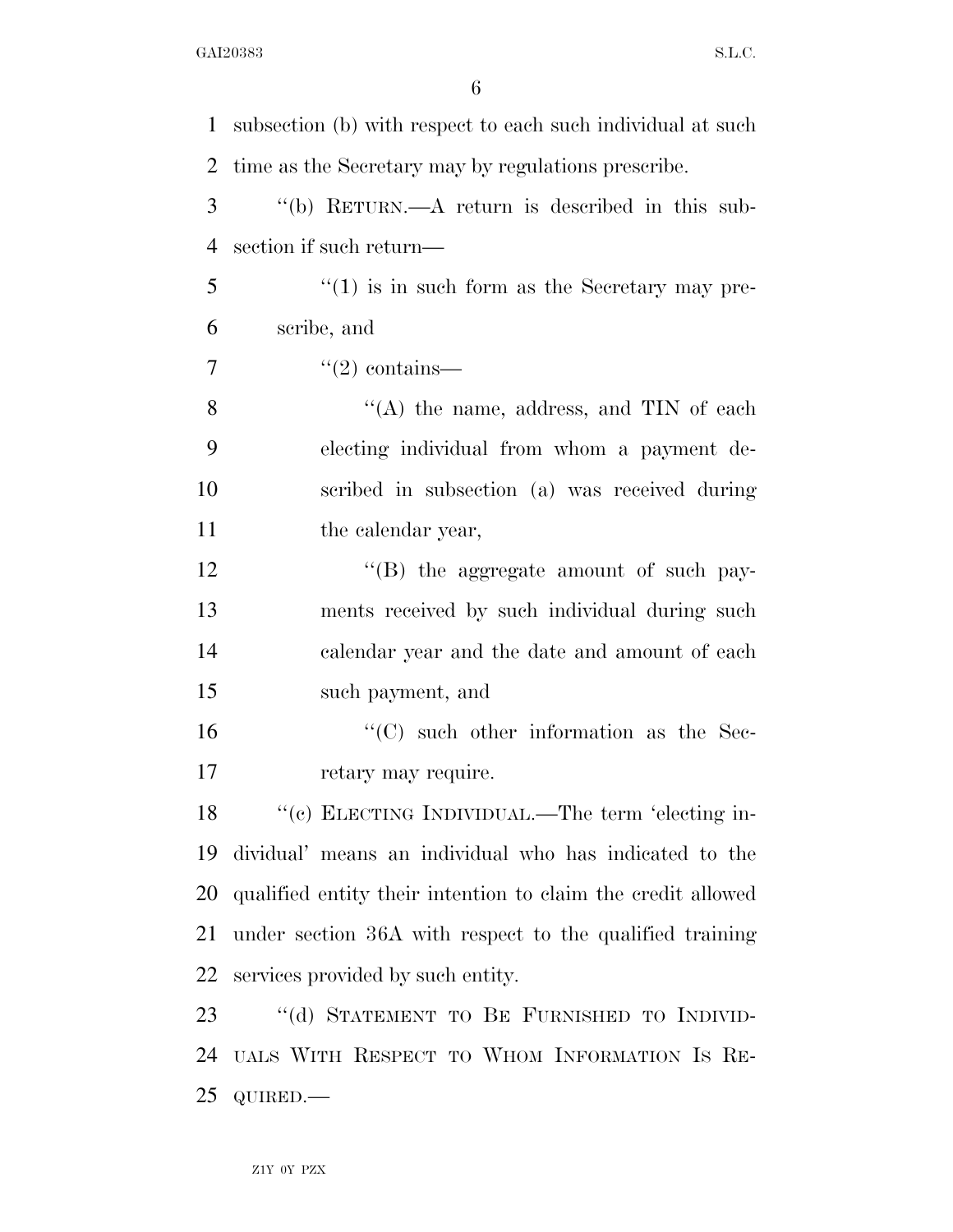| $\mathbf{1}$   | " $(1)$ In GENERAL.—Every qualified entity re-            |
|----------------|-----------------------------------------------------------|
| $\overline{2}$ | quired to make a return under subsection (a) shall        |
| 3              | furnish to each electing individual whose name is re-     |
| $\overline{4}$ | quired to be set forth in such return a written state-    |
| 5              | ment showing-                                             |
| 6              | $\lq\lq$ the name, address, and phone num-                |
| 7              | ber of the information contact of the qualified           |
| 8              | entity required to make such a return, and                |
| 9              | $\lq\lq$ (B) the aggregate amount of payments             |
| 10             | made by the individual to the qualified entity            |
| 11             | required to be shown on the return.                       |
| 12             | (2)<br>FURNISHING OF INFORMATION.—The                     |
| 13             | written statement required under paragraph (1)            |
| 14             | shall be furnished to the individual on or before Jan-    |
| 15             | uary 31 of the year following the calendar year for       |
| 16             | which the return under subsection $(a)$ is required to    |
| 17             | be made.                                                  |
| 18             | "(e) DEFINITIONS.—The terms 'qualified entity' and        |
| 19             | 'qualified training services' have the same meaning given |
| 20             | such terms under section $36A(b)$ .                       |
| 21             | "(f) REGULATIONS AND GUIDANCE.—The Secretary              |
| 22             | may prescribe such regulations and other guidance as may  |
| 23             | be appropriate or necessary to carry out the purpose of   |
| 24             | this section.".                                           |
| 25             | (c) CLERICAL AMENDMENTS.—                                 |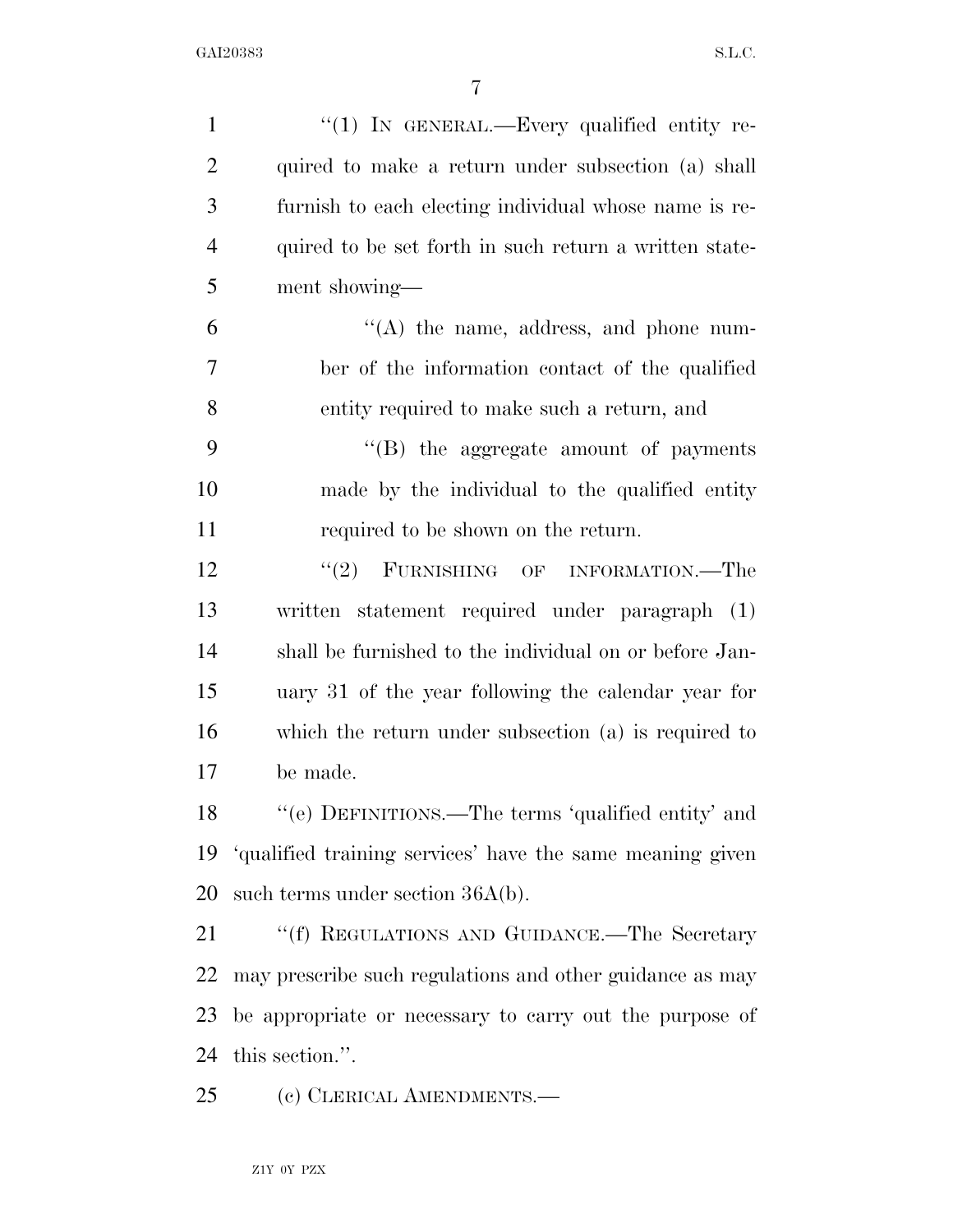| $\mathbf{1}$   | (1) Section $6211(b)(4)(A)$ of the Internal Rev-                |
|----------------|-----------------------------------------------------------------|
| $\overline{2}$ | enue Code of 1986 is amended by inserting "36A,"                |
| 3              | after " $36$ ,".                                                |
| $\overline{4}$ | $(2)$ The table of sections for subpart C of part               |
| 5              | IV of subchapter A of chapter 1 of such Code is                 |
| 6              | amended by inserting after the item relating to sec-            |
| 7              | tion 36 the following new item:                                 |
|                | "Sec. 36A. Skills Training Credit.".                            |
| 8              | $(3)$ The table of sections for subchapter A of                 |
| 9              | chapter 61 of such Code is amended by adding at                 |
| 10             | the end the following new item:                                 |
|                | "Sec. 6050Z. Returns relating to qualified training services.". |
| 11             | (d) EFFECTIVE DATE.—The amendments made by                      |
| 12             | this section shall apply to expenses paid or incurred during    |
| 13             | taxable years beginning after December 31, 2019.                |
| 14             | SEC. 3. PRECERTIFICATION BY SECRETARY OF LABOR.                 |
| 15             | (a) IN GENERAL.—The Secretary of Labor shall es-                |
|                | 16 tablish a process through which the Secretary shall          |
|                | 17 precertify providers of courses or programs of training      |
| 18             | services as qualified entities providing qualified training     |
| 19             | services (as such terms are defined in section $36A(b)$ of      |
|                | 20 the Internal Revenue Code of 1986), to enable the pro-       |
| 21             | viders and courses or programs to qualify for the tax cred-     |
|                | 22 it provided under such section 36A.                          |
| 23             | (b) ESTABLISHMENT OF PRECERTIFICATION RE-                       |
| 24             | QUIREMENTS.-                                                    |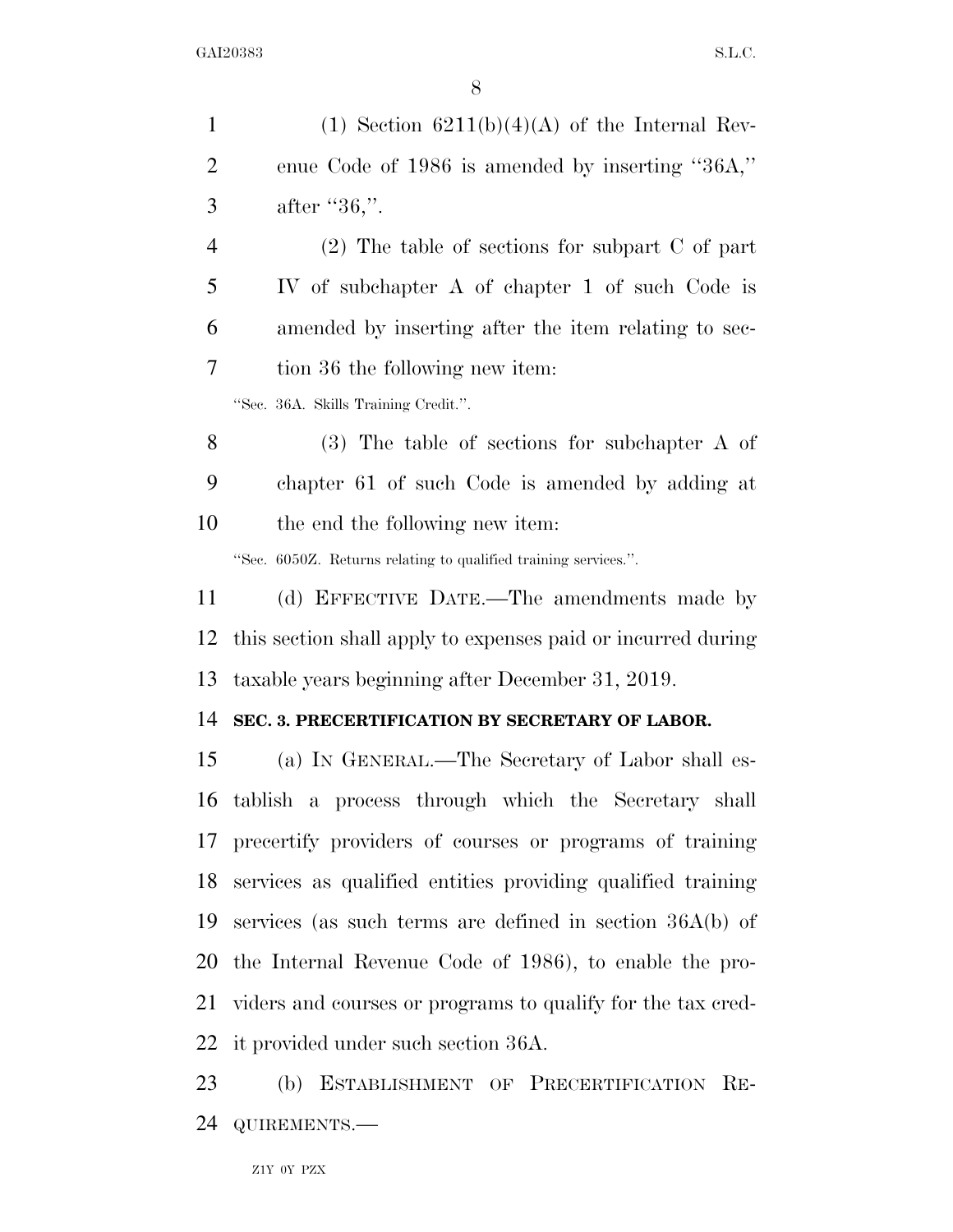| $\mathbf{1}$   | $(1)$ IN GENERAL.—By not later than 60 days        |
|----------------|----------------------------------------------------|
| $\overline{2}$ | after the date of enactment of this Act, the Sec-  |
| 3              | retary of Labor shall create and publish the       |
| $\overline{4}$ | precertification requirements—                     |
| 5              | $(A)$ for a provider to be a qualified entity      |
| 6              | for purposes of section $36A(b)(2)(B)$ of the In-  |
| 7              | ternal Revenue Code of 1986, and                   |
| 8              | (B) for a course or program of study re-           |
| 9              | lated to a high-need area, as determined by the    |
| 10             | Secretary of Labor, to be a qualified training     |
| 11             | service for purposes of section $36A(b)(3)(B)$ of  |
| 12             | such Code.                                         |
| 13             | (2) CONSIDERATIONS OF HIGH-NEED AREAS.—            |
| 14             | In determining the high-need areas for purposes of |
| 15             | paragraph $(1)(B)$ , the Secretary of Labor shall— |
| 16             | (A) include computer science and tech-             |
| 17             | nology, and                                        |
| 18             | (B) consider—                                      |
| 19             | (i) the graduate areas of national                 |
| 20             | need designated by the Secretary of Edu-           |
| 21             | cation under section $712(b)$ of the Higher        |
| 22             | Education Act of 1965 (20 U.S.C.                   |
| 23             | $1135a(b)$ , and                                   |
| 24             | (ii) the STEM Designated Degree                    |
| 25             | Program list issued by the Department of           |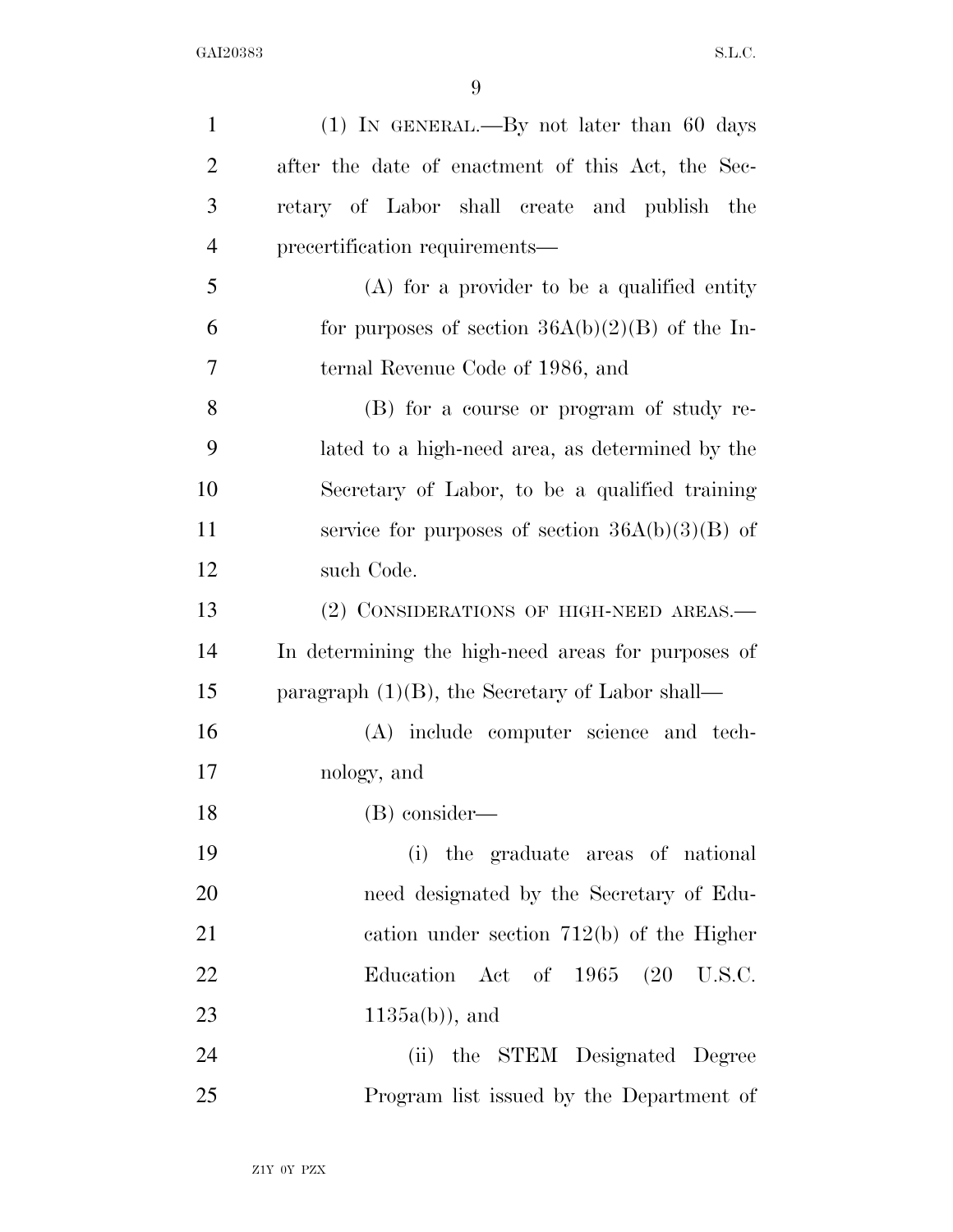GAI20383 S.L.C.

| $\mathbf{1}$   | Homeland Security for purposes of the 24-                |
|----------------|----------------------------------------------------------|
| $\overline{2}$ | month optional practical training extension              |
| 3              | described in section $214.2(f)(10)(ii)$ (C) of           |
| $\overline{4}$ | title 8, Code of Federal Regulations.                    |
| 5              | PRECERTIFICATION PERIOD. If the Sec-<br>(3)              |
| 6              | retary of Labor precertifies a provider and a course     |
| 7              | or program of study under this section, such pro-        |
| 8              | vider and course or program of study shall be con-       |
| 9              | sidered to be a qualified entity for purposes of sec-    |
| 10             | tion $36A(b)(2)(B)$ of the Internal Revenue Code of      |
| 11             | 1986 and a qualified training service for purposes of    |
| 12             | section $36(A)(b)(3)(B)$ of such Code, for the entire    |
| 13             | period-                                                  |
| 14             | (A) beginning on the date of this Act, and               |
| 15             | $(B)$ ending on December 31, 2021.                       |
| 16             | (c) APPLICATION FOR PRECERTIFICATION.—                   |
| 17             | $(1)$ In GENERAL.—A provider of training serv-           |
| 18             | ices that desires to be precertified as a qualified pro- |
| 19             | vider that offers a qualified training service shall     |
| 20             | submit an application to the Secretary of Labor at       |
| 21             | such time, in such manner, and containing such in-       |
| 22             | formation as the Secretary may require.                  |
| 23             | (2) CONTENTS.—The Secretary shall ensure                 |
| 24             | that the application required under this paragraph—      |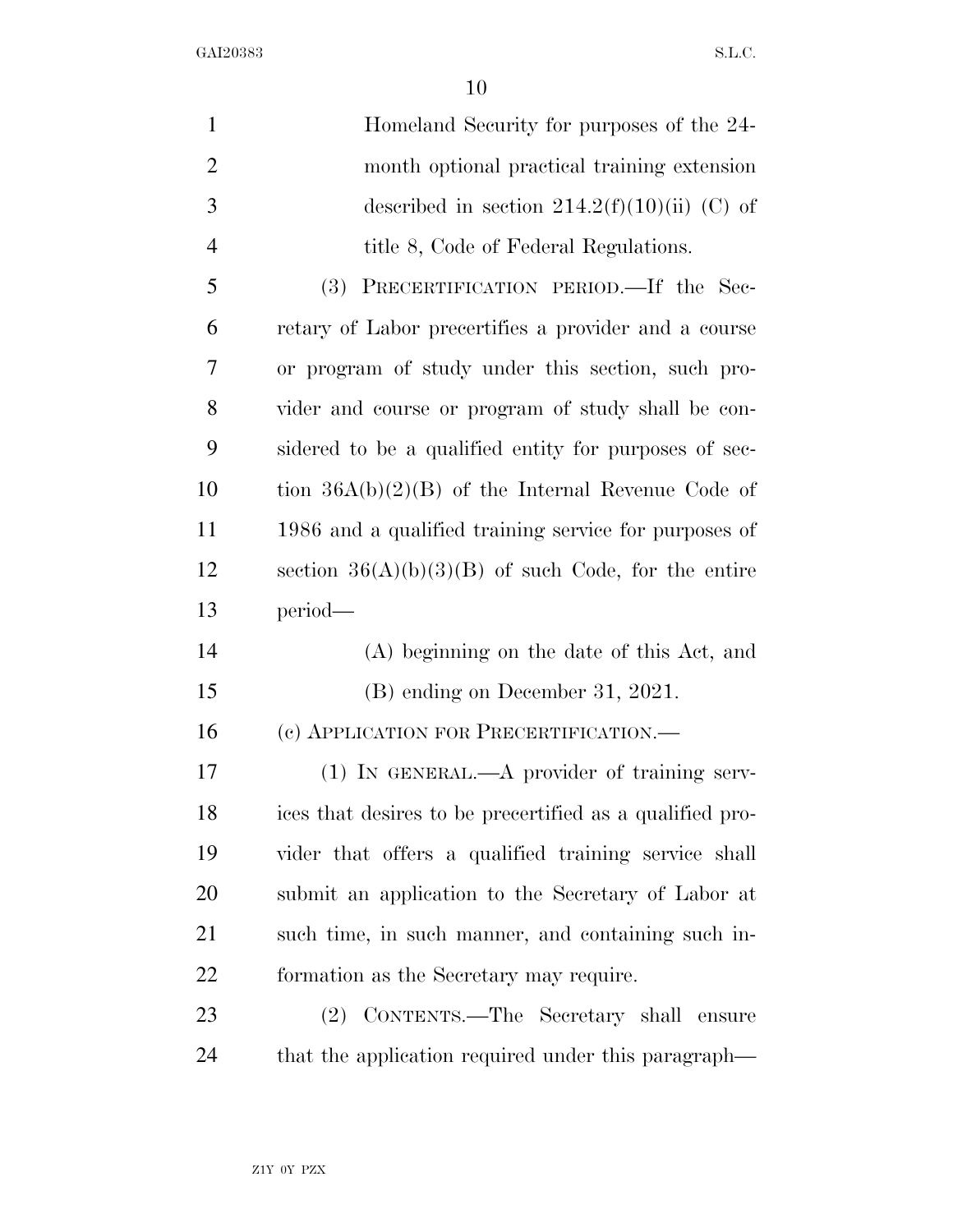| $\mathbf{1}$   | (A) is streamlined and easy to complete,               |
|----------------|--------------------------------------------------------|
| $\overline{2}$ | and                                                    |
| 3              | (B) includes, at a minimum, information                |
| $\overline{4}$ | and data regarding—                                    |
| 5              | (i) the credential earned through the                  |
| 6              | course or program,                                     |
| 7              | (ii) the average student completion                    |
| 8              | rate for the program for the 3-year period             |
| 9              | preceding the date of application,                     |
| 10             | (iii) the costs of enrollment in the pro-              |
| 11             | gram,                                                  |
| 12             | (iv) the average employment rate for                   |
| 13             | individuals who complete the program dur-              |
| 14             | ing such period, and                                   |
| 15             | (v) the average earnings for individ-                  |
| 16             | uals who complete the program during                   |
| 17             | such period.                                           |
| 18             | (3) NOTIFICATION.—In any case where an indi-           |
| 19             | vidual enrolling in a training service notifies a pro- |
| 20             | vider of training services that the individual intends |
| 21             | to claim the credit allowed under section 36A of the   |
| 22             | Internal Revenue Code of 1986 with respect to the      |
| 23             | training service, the provider shall—                  |
| 24             | (A) inform the individual if the provider              |
| 25             | and the service qualify as a qualified training        |